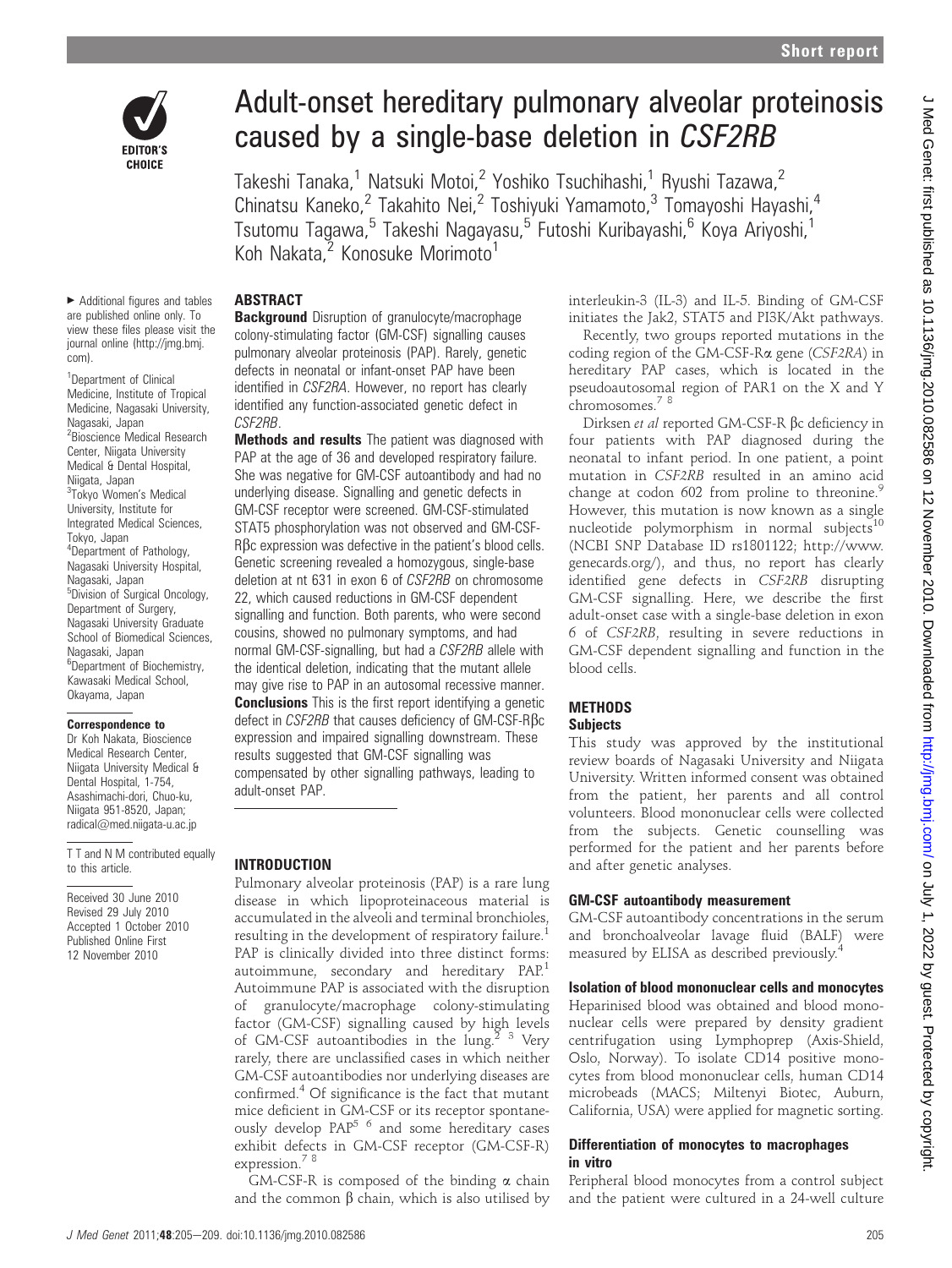plate (BD Falcon, Franklin Lakes, New Jersey, USA) at  $1\times10^5$  cells per well with 10 ng/ml of recombinant human GM-CSF (Leukine, Berlex, Seatle, Washignton, USA) in Dulbecco's Modified Eagle Medium (DMEM) containing 10% heat-inactivated fetal bovine serum (FBS), 2 mM L-glutamine, 100 mg/ml streptomycin and 100 U/ml penicillin in a humidified atmosphere of  $5\%$  CO<sub>2</sub> at  $37^{\circ}$ C. Morphological changes were evaluated after 5-14 days under phase contrast microscopy.

#### GM-CSF clearance assay

To assess receptor-mediated binding and uptake of exogenous GM-CSF, blood mononuclear cells from the patient and control volunteer were cultured in 24-well culture plates at  $1\times10^6$  cells per well in DMEM containing 10% heat-inactivated FBS, 2 mM L-glutamine, 100 mg/ml streptomycin and 100 U/ml penicillin in a humidified atmosphere of 5%  $CO<sub>2</sub>$  at 37°C. Recombinant human GM-CSF was added at a concentration of 100 pg/ml. Subsequently, GM-CSF concentration in the supernatant of each well was measured by ELISA (R&D Systems, Minneapolis, Minnesota, USA), as previously described.<sup>7</sup>

#### Immunoblotting

Blood mononuclear cells were cultured on 24-well culture plates at  $5\times10^5$  cells per well. Cells were incubated with GM-CSF  $(0-1000 \text{ ng/ml})$  or IL-3  $(0-10 \text{ ng/ml})$  for 15 min. Lysed protein extracts were separated by sodium dodecylsulphate polyacrylamide gel electrophoresis, transferred to a polyvinylidene fluoride (PVDF) membrane, and assessed by standard western blotting procedures, as previously described.<sup>7</sup> Primary antibodies used for detection included anti-human GM-CSF-Rbc (Santa Cruz Biotechnology, Santa Cruz, California, USA), anti-human GM-CSF-Ra, anti-human STAT5 (Santa Cruz Biotechnology), and anti-human phosphor-STAT5 (Millipore, Billerica, Massachusetts, USA) antibodies. Peroxidase labelled anti-rabbit IgG antibody (Sigma-Aldrich, St Louis, Missouri, USA) was used as second antibody and visualised with ECL plus (GE Healthcare, Waukesha, Wisconsin, USA). To enhance the signal, immunoreactions enhancer solution (Can Get Signal, TOYOBO, Osaka, Japan) was used according to the manufacturer's instructions. Actin was measured as a loading control for each sample using anti-actin antibody (Santa Cruz Biotechnology).

#### Flow cytometry

CD11b expression of neutrophils was analysed by flow cytometry (FACSCalibur, Beckton Dickinson, Franklin Lakes, New Jersey, USA) as previously described.<sup>7</sup> Briefly, heparinised whole blood was collected and incubated in the absence or presence of 10 mg/ml human GM-CSF. Blood was incubated with a phycoerythrin (PE) conjugated mouse anti-human CD11b (BD Pharmingen, Franklin Lakes, New Jersey, USA) and a fluorescein isothiocyanate (FITC) conjugated mouse anti-human CD16 (BD Pharmingen). Each triplicate sample was analysed. Expression of GM-CSF receptors was analysed using anti-human CD116 (GM-CSF-Ra) (eBioscience, San Diego, California, USA) and anti-human CD131 (common  $\beta$ ) (eBioscience).

#### Reverse transcription PCR

Total RNA was extracted from blood mononuclear cells using RNA Easy Plus Mini Kit (QIAGEN, Hilden, Germany) and was reverse transcribed with random hexamer primers using the SuperScript III First-Strand Synthesis System for reverse transcription (RT)-PCR (Invitrogen, Carlsbad, California, USA). The cDNAs were subjected to semi-quantitative RT-PCR analysis using PrimeSTAR GXL DNA polymerase (TaKaRa Bio,

Otsu, Japan) with CSF2RA-specific primer (supplementary table 2).

#### Nucleotide sequencing

PCR products were purified using QIAquick DNA extraction kit (QIAGEN) and subjected to nucleotide sequencing using BigDye Terminator V3.1 cycle sequencing kit (Applied Biosystems, Foster City, California, USA) and CSF2RB-specific primer (supplementary table 2).

#### Array-CGH

Array-comparative genomic hybridisation (aCGH) analysis was performed using the Agilent 105A Whole Human Genome Oligo Microarray kit according to the manufacturer's protocol (Agilent Technologies, Palo Alto, California, USA). Genomic DNA was extracted from peripheral blood using the QIAquick DNA extraction kit (QIAGEN).

## RESULTS

In 2000, a 36-year-old woman, previously healthy, with normal chest radiograph at a health check-up 1 year earlier, gradually developed dyspnoea on exertion. She was diagnosed as having PAP by typical findings on chest radiography (figure 1A), bronchoalveolar lavage (BAL), and lung histopathological examination (figure 1B). She had undergone whole lung lavage (WLL) five times within 4 years and had subsequently started home oxygen therapy. In 2005, the arterial blood gas analysis on room air showed a  $PaO<sub>2</sub>$  of 44.8 mm Hg. Her clinical parameters and course are summarised in supplementary figure 1 and supplementary table 1, respectively. Bone marrow cells showed mild hypocellularity with normal cell differentials and a normal karyotype of bone marrow cells. GM-CSF autoantibodies were not detected in either the serum or BALF (supplementary table 1).

We decided to screen for GM-CSF signalling abnormalities because GM-CSF concentration was extremely high in her serum (124.8 pg/ml).<sup>7</sup> The patient's monocytes incubated with GM-CSF failed to differentiate into macrophages with a viability of less than 50% within 5 days (figure 1C). The baseline expression of CD11b, a complement receptor of neutrophils, was up-regulated in the patient compared with the control, which was augmented by incubation with GM-CSF in the control but not in the patient (figure 1D). Clearance of GM-CSF by the patient's peripheral blood mononuclear cells (PBMCs) was impaired (figure 1E). We then analysed signal activated by GM-CSF in PBMCs. When PBMCs were stimulated with increasing concentrations of GM-CSF (0-1000 ng/ml), phosphorylated STAT5 was observed in the healthy control but not in the patient's PBMCs (figure 2A). Similarly, phosphorylated STAT5 was not observed in the IL-3-stimulated PBMCs, suggesting defective signalling mediated by GM-CSF-Rbc (figure 2B). Using flow cytometry, the expression of GM-CSF-Ra on patient monocytes was comparable to the control; however, expression of GM-CSF-Rbc was not detected (figure 2C). These results were confirmed at mRNA level by RT-PCR (figure 2D) and immunoblotting (figure 2E).

cDNA of CSF2RA reverse transcribed from the mRNA of the patient PBMCs had no mutations or deletions (data not shown). PCR amplicons for 14 exons of CSF2RB from patient PBMCs appeared similar to the control in size and expression (figure 2F). Screening of nucleotide sequences from the PCR amplicon for each exon revealed a homozygous single-base deletion at nt 631 in exon 6 (accession number: AB573019) (figure 2G), causing a frame shift that gave rise to a stop codon at nt 789 (supplementary figure 2A). This deletion has not been reported in the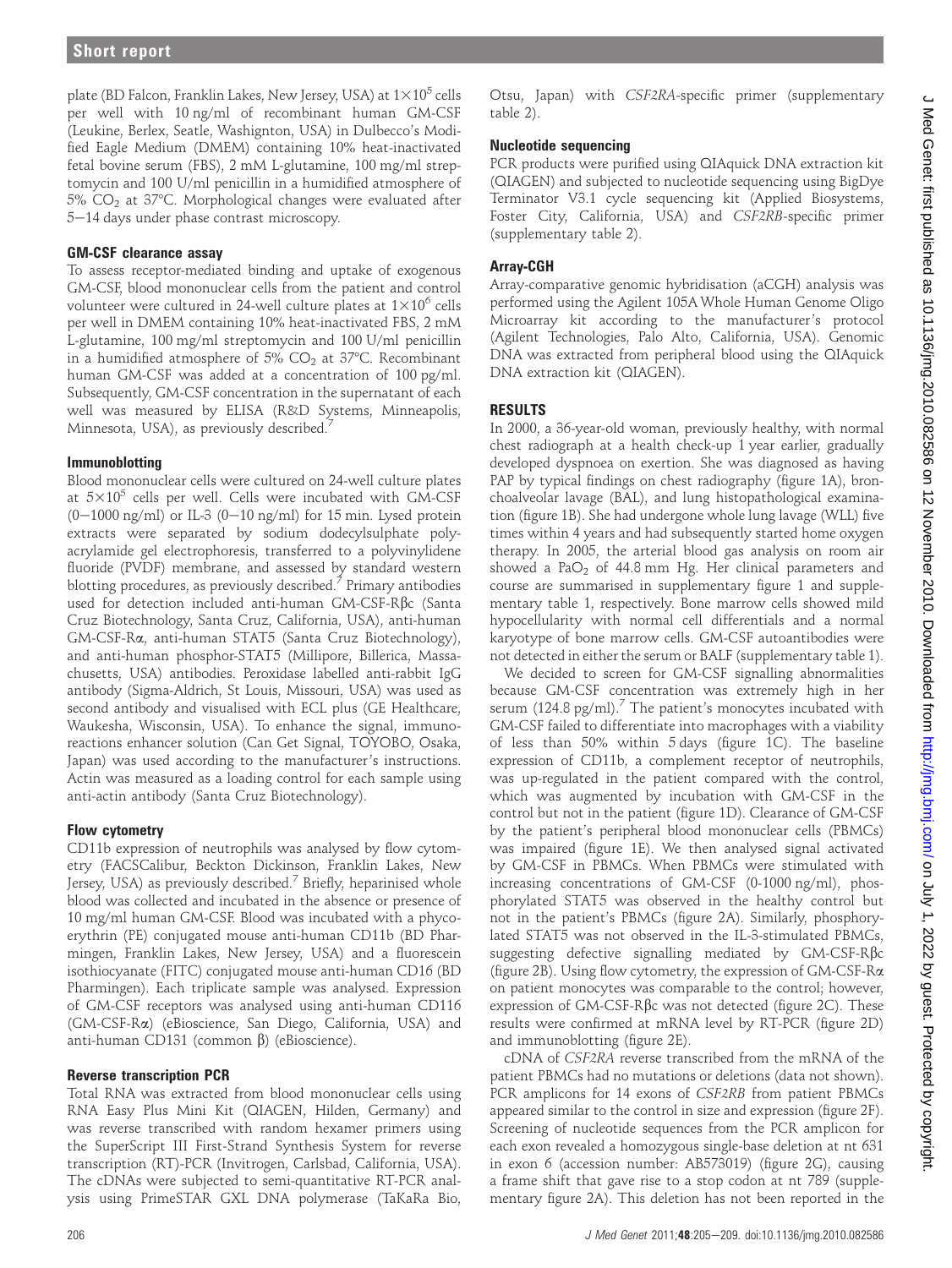Figure 1 Pulmonary alveolar proteinosis (PAP) diagnosis and granulocyte/macrophage colonystimulating factor (GM-CSF) functional analysis on leucocytes. (A) Chest highresolution CT demonstrating diffuse homogenous ground-grass opacity and crazy-paving appearance. (B) Section of lung biopsy specimen stained with H&E, demonstrating accumulation of amorphous eosinophilic materials in alveolar space (total magnification  $40\times$ ). Bar: 1.0 mm. (C) Phase contrast microscopic images of monocytes from the patient (right) or a control (left) incubated with 10 ng/ml of GM-CSF for 5 days. Results shown are representative of independent experiments. (D) Flow cytometry analyses for the expression of CD11b on neutrophils from a control (upper) and the patient (lower) incubated with (right) or without (left) 10 mg/ml GM-CSF. Results shown are representative of independent experiments. (E) Time course for absorption of exogenous GM-CSF by peripheral blood mononuclear cells (PBMCs) from the patient or a control subject. Cells were incubated as described in methods section. Results are expressed as a percentage of initial GM-CSF concentration. Data are expressed as mean $\pm$ SE. GM-CSF in



the culture supernatant was unchanged up to 48 h in the patient PBMCs, whereas it was rapidly decreased in the control, indicating that GM-CSF was not absorbed by the patient's cells.

SNPs database (UCSC Genome Browser Bioinformatics (http:// genome.ucsc.edu/) and the JSNP Japanese Single Nucleotide Polymorphism Database (http://snp.ims.u-tokyo.ac.jp/index. html)). The same deletion was recognised at the same codon in the patient's buccal mucosa, indicating that this change occurred in the germ line (data not shown). Further evaluation using array-comparative genomic hybridisation (aCGH) demonstrated no interstitial deletion encompassing the region of CSF2RB (supplementary figure 2B). Taken together with the expression defect on PBMCs, mRNA harbouring a homozygous premature termination codon in the patient's CSF2RB gene may be degraded by nonsense-mediated mRNA decay system.<sup>11</sup>

The nucleotide sequence of exon 6 in CSF2RB from the PBMCs of both parents demonstrated heterozygous deletion at the same codon as the patient (figure 2G); however, GM-CSF stimulated STAT5 phosphorylation was normal (figure 2H). In this regard, Suzuki et al reported a case with CSF2RA mutation whose parents showed heterozygous mutations but normal STAT5 phosphorylation under GM-CSF stimulation.<sup>7</sup> <sup>12</sup> Although CSF2RB and CSF2RA are different genes, it may support our finding that a heterozygous mutation in GM-CSF receptor genes does not cause the signalling defect. Furthermore, according to the functional analysis in  $\beta c$  (-/-) mice, proliferating capacity of bone marrow cells under GM-CSF stimulation was intact in heterozygous  $(+/-)$  mice compared with that in wild-type  $(+/+)$  mice.<sup>6</sup> Although both parents were free from any pulmonary disease, they had been second cousins with a history of three miscarriages between them. Therefore, the homozygous single-base deletion in CSF2RB was probably inherited from both parents in an autosomal recessive manner.

# **DISCUSSION**

This is the first report identifying a gene defect in CSF2RB causing GM-CSF-Rbc deficiency and a signalling defect which caused adult-onset hereditary PAP. In a previous report, flow cytometry evaluation showed that four out of eight cases of hereditary PAP had complete GM-CSF-Rbc deficiency, whereas the remaining four cases showed reduced expression.<sup>9</sup> All of these diagnoses were made within the first 17 months of infancy when all patients became symptomatic. Four patients with a complete defect in GM-CSF-Rbc expression had severe respiratory failure and required oxygen therapy. A point mutation within CSF2RB was found in one patient, but was later recognised to be present in 6% of 184 multinational normal subjects as mentioned above.

Targeting deletion of GM-CSF-Rbc in mice has been shown to give rise to the development of PAP between 6 and 14 weeks after birth, which can be reversed by bone marrow transplantation and haematopoietic reconstitution by  $8-12$  weeks after the transplant.<sup>13</sup> However, the defect in surfactant clearance was significantly milder in CSF2RB targeted mice than in GM-CSF deficient mice.<sup>14</sup> In this regard, Ding et al hypothesised that multiple intracellular signalling pathways are being activated by GM-CSF binding to the GM-CSF-R $\alpha$  alone.<sup>15</sup>

Thus, we speculate that the onset of PAP in the present case might have been delayed by the signals from extremely elevated GM-CSF in the lung, which was conveyed through GM-CSF-Ra. Alternatively, some factors other than GM-CSF in the lung may have compensated for the function of alveolar macrophages. This was supported by the presence of mild leukocytosis on admission and remarkably increased M-CSF levels in BALF, in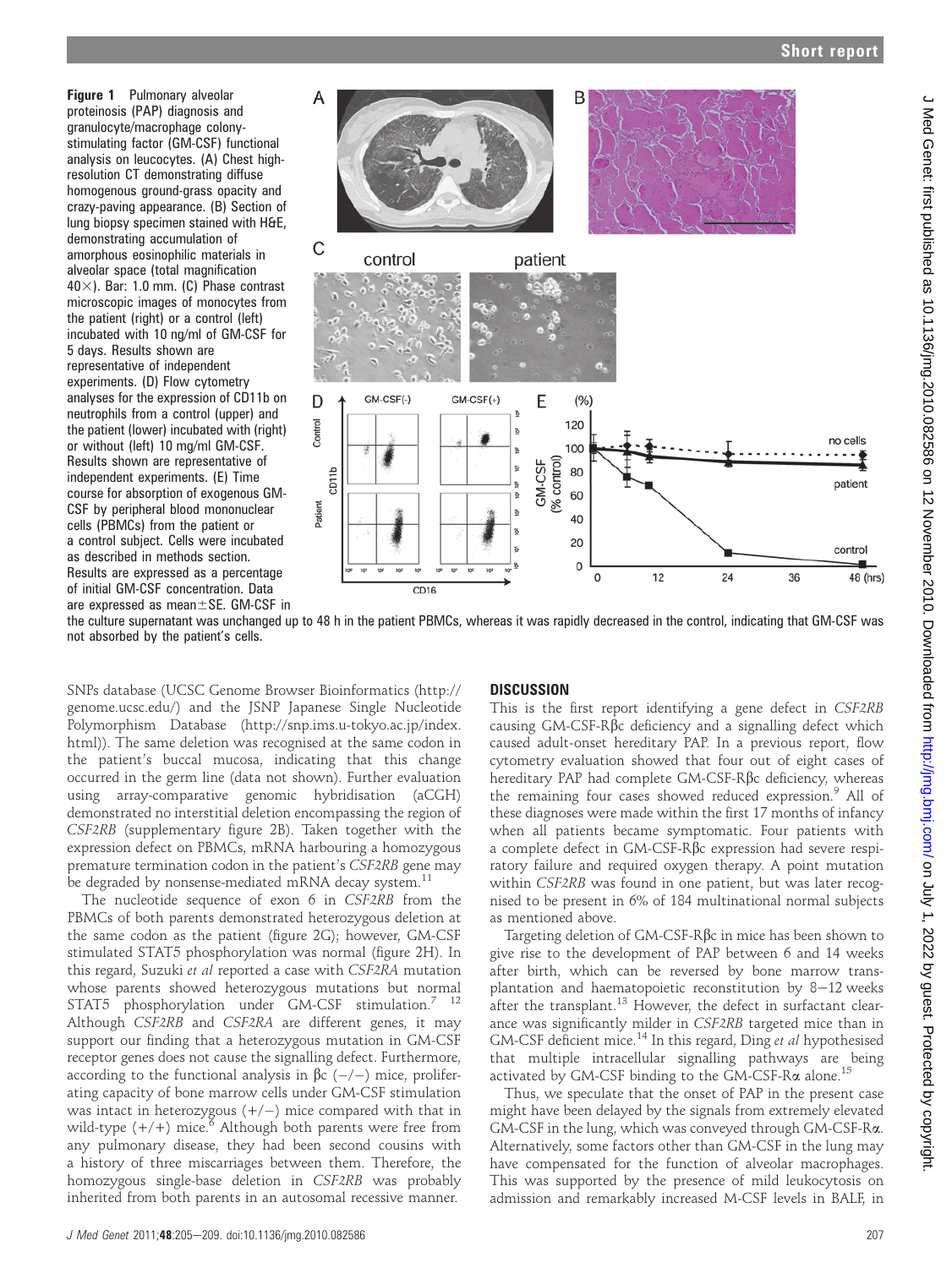Figure 2 Effect of granulocyte/ macrophage colony-stimulating factor (GM-CSF) on functions of leucocytes, and expression and genetic analyses of GM-CSF-Rbc. (A) GM-CSF stimulated phosphorylation of STAT5 in peripheral blood mononuclear cells (PBMCs). PBMCs from the patient or a control subject were incubated with GM-CSF  $(0-1000 \text{ ng/ml})$ . Phosphorylated STAT5 (pSTAT5) was detected by western blotting. As positive controls, total STAT5 (STAT5) and actin were detected. Results shown are representative of independent experiments. (B) IL-3 stimulated phosphorylation of STAT5 in PBMCs was evaluated by western blotting. PBMCs from the patient or a control subject were incubated with IL-3  $(0-10 \text{ ng/ml})$ . Results shown are representative of independent experiments. (C) Flow cytometry analysis for the expression of GM-CSF- $R\alpha$  and  $\beta c$  on monocytes from a control (upper) and the patient (lower). (D) RT-PCR analysis of mRNA in PBMCs from a control (left) or the patient (right) using primers specific for cDNA of CSF2RA (lower) or CSF2RB (upper). (E) Detection of GM-CSF-R $\beta$ c (upper),  $\alpha$  (middle) and actin (lower) on PBMCs by western blotting from a control (left) and the patient (right) using anti-GM-CSF-R $\beta$ c, a and actin antibodies, respectively. No band was observed in the patient (right lane) at the position of band for GM- $CSF-R\beta$  which was detected in the control (left lane), whereas bands for GM-CSF-Ra and actin were clearly detected in both the patient and the control. Enhanced chemiluminescence was used for the detection of the signal. Results shown are representative of independent experiments. (F) Comparison of PCR amplicons for the 14 exons (exon1 $-14$ ) from genomic DNA of CSF2RB between a control and the patient.



(G) Nucleotide sequence of CSF2RB from a control, the patient and patient's parents, encoding nt 626-637(numbered relative to the initiation codon; GenBank accession NM\_000395). (H) GM-CSF stimulated phosphorylation of STAT5 in PBMCs. PBMCs from a control, the patient's father and mother were incubated with or without GM-CSF (10 ng/ml). pSTAT5 was detected by western blotting. As positive controls, total STAT5 and actin were detected. Results shown are representative of independent experiments.

the absence of infectious disease. In this regard, the late onset of PAP in the present case was distinctive and unique among  $\beta c$ deficiency.

Taking the previous report into consideration, $\frac{7}{7}$  the detection of phosphorylated STAT5 in blood mononuclear cells stimulated with GM-CSF and/or IL-3 is likely to be a useful and convincing method of screening for defects in GM-CSF-Ra signalling. This case had some similarities of phenotype of PAP and molecular biomarkers (serum GM-CSF, serum SP-D, GM-CSF in BAL, M-CSF in BAL, CD11b SI, STAT5 phosphorylation, and GM-CSF clearance) with CSF2RA mutations cases.<sup>12</sup> Increased GM-CSF levels in BALF and serum are important markers since autoimmune PAP is typically characterised by neutralisation of GM-CSF in the lung. Thus, an elevated serum free GM-CSF level

is useful in distinguishing between autoimmune and GM-CSF receptor dysfunction PAP.16

Bone marrow transplantation would represent the most effective treatment for our case. In this regard, Dirksen et al reported that allogeneic bone marrow transplantation for a patient with acute myelogenous leukaemia successfully led to remission of secondary PAP.17 Fukuno et al described a case of PAP secondary to myelodysplastic syndrome that resolved after successful cord blood transplantation.<sup>18</sup> Replacement of impaired alveolar macrophages with stem cell derived normal alveolar macrophages might correct the defect seen in PAP. However, the safety and efficacy of bone marrow or cord blood transplantation for this patient should be further evaluated.<sup>19</sup>